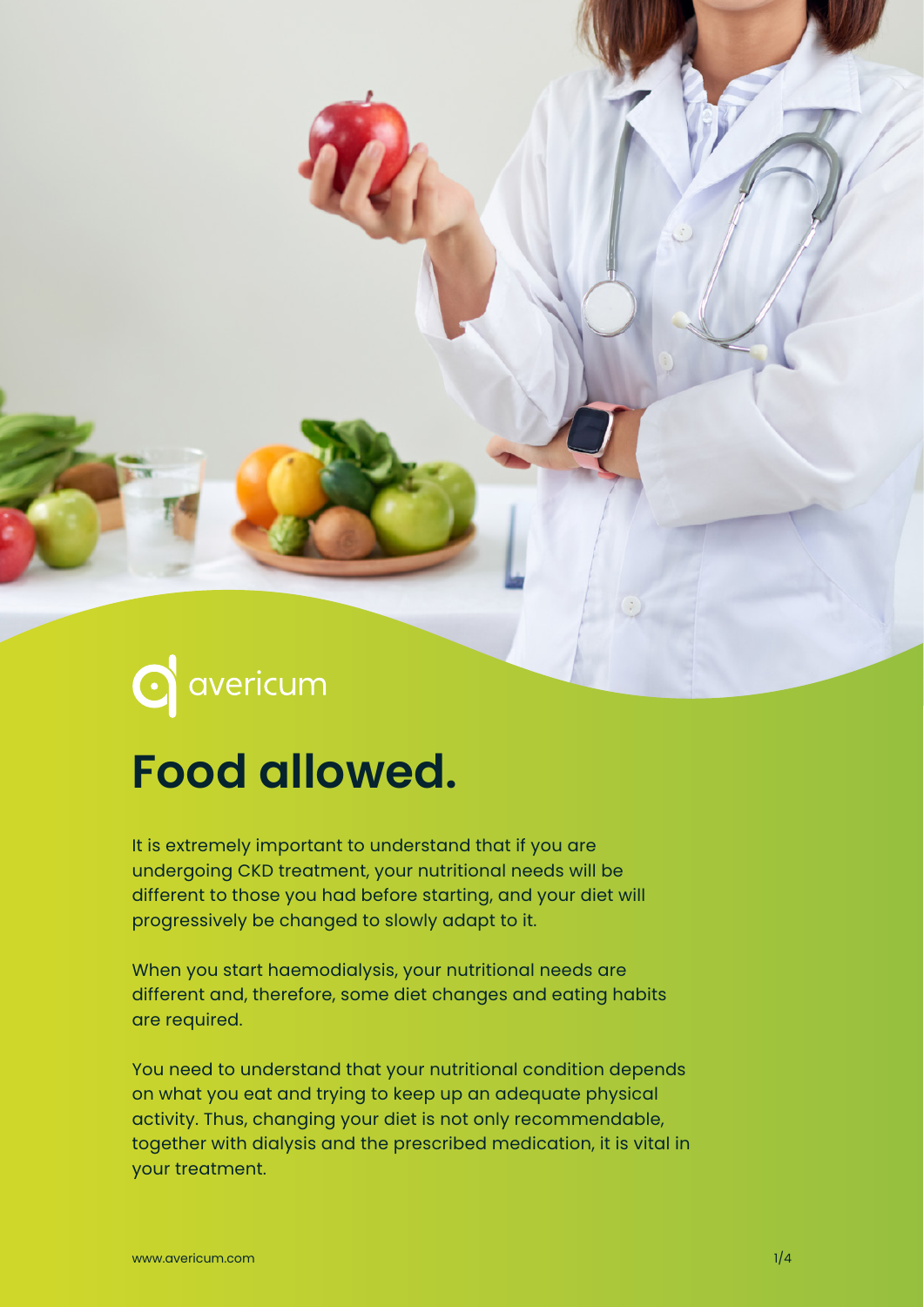

### **Vegetables.**



To avoid an excess of potassium, you should eat them frozen, if they are fresh, then chop them and freeze them.

- Whole tomato, peeled.
- Asparagus, preserved.
- Tinned mushrooms.
- Lettuce of your choice: Iceberg.
- Limit the consumption of raw vegetables to once a week.

#### **\*Important:**

Anything packed must be cleaned under the tap and drained.

#### **Fruits.**



Two a day, choosing small pieces such as:

- Mandarin.
- Apple.
- Pear.
- Mango.
- Lychee.
- A slice of watermelon.
- Pineapple in its juice.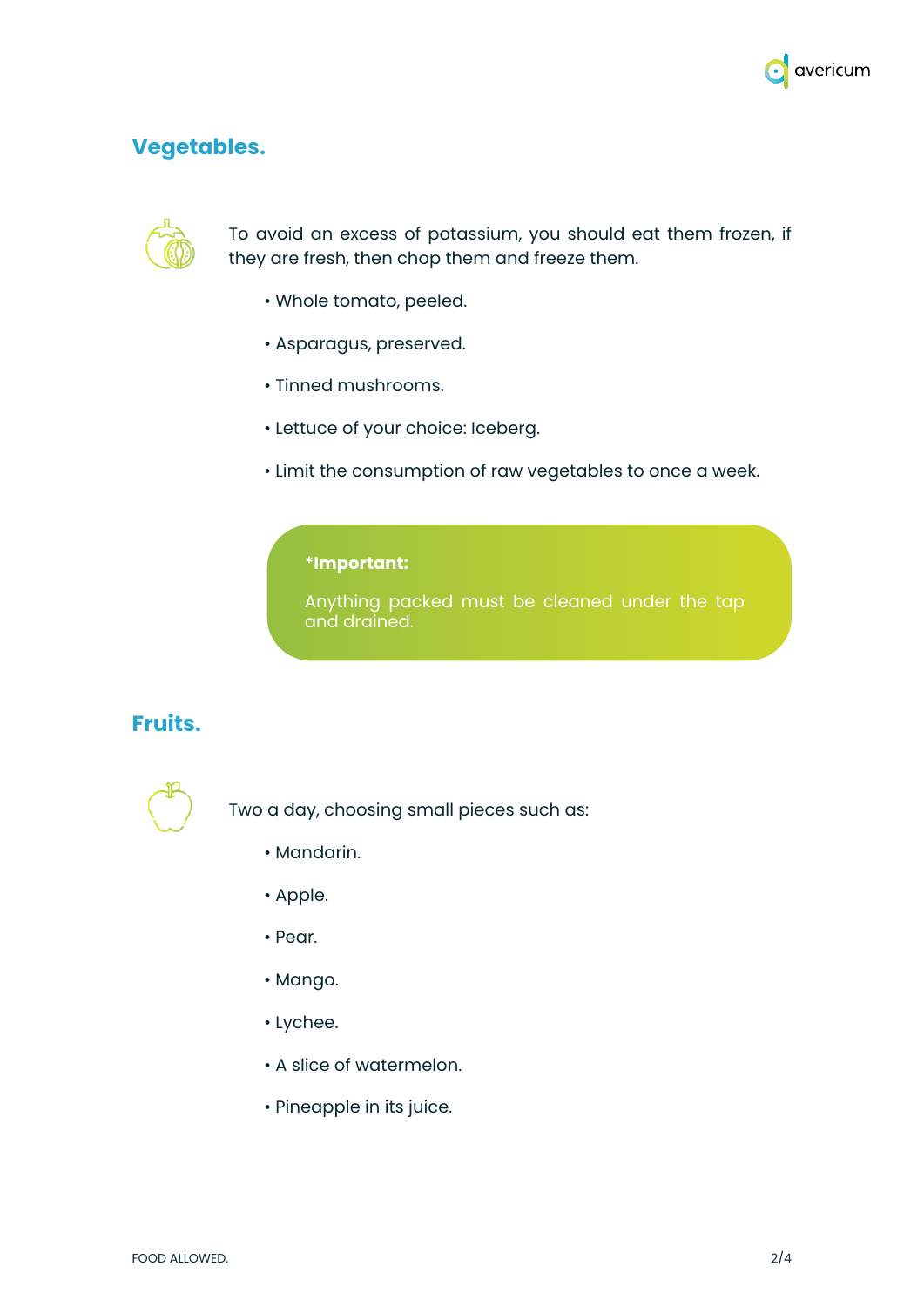

### **Legumes.**



- Normal or toasted white bread.
- Pasta, white rice.
- Biscuits (not puffed or toasted. Eat with moderation).
- Puffed pastry palmier, croissants. Occasionally.
- Wheat flour, couscous (wheat semolina).
- Puff pastry.

#### **\*Important:**

Packed legumes must be washed under the tap and drained.

#### **Proteins.**



Lean meats and eggs.

- Lean beef.
- Chicken, turkey, rabbit.
- Pork, sirloin, fillet or chop.
- Lamb, ribs or chop.

• Whole egg and egg white (the egg white can be used more frequently, since it does not have phosphorous and is rich in HBV proteins).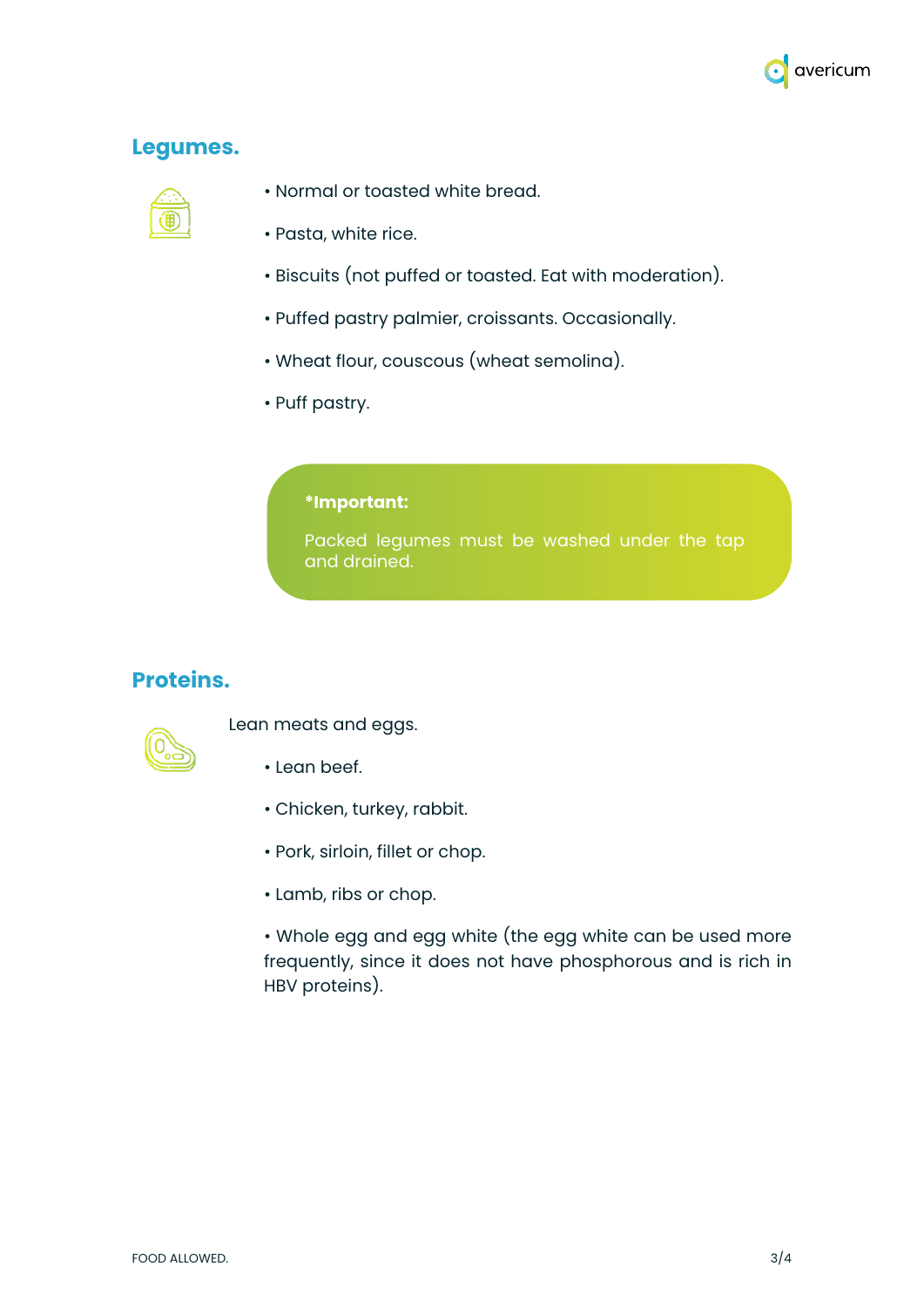

### **Fish.**



#### **White.**

- Skate, cod, gilthead, sauger.
- Squid, baby squid, octopus, cuttlefish.
- Haddock, hake, conger grouper.



#### **Blue.**

At least twice a week due to the high contents in Omega3 and its heart-protection effect.

- Salmon, trout, pompano.
- Mackerel, anchovy, tuna, horse mackerel.
- Clams. Making sure they are cooked properly, sporadically.

#### **\*Important:**

Do not eat mussels.

#### **Others.**

- 
- Sugar-free marmalade.
- Fruit compote.
- Cooked ham low in phosphates.
- Cured ham low in salt. Looking after HTA patients.